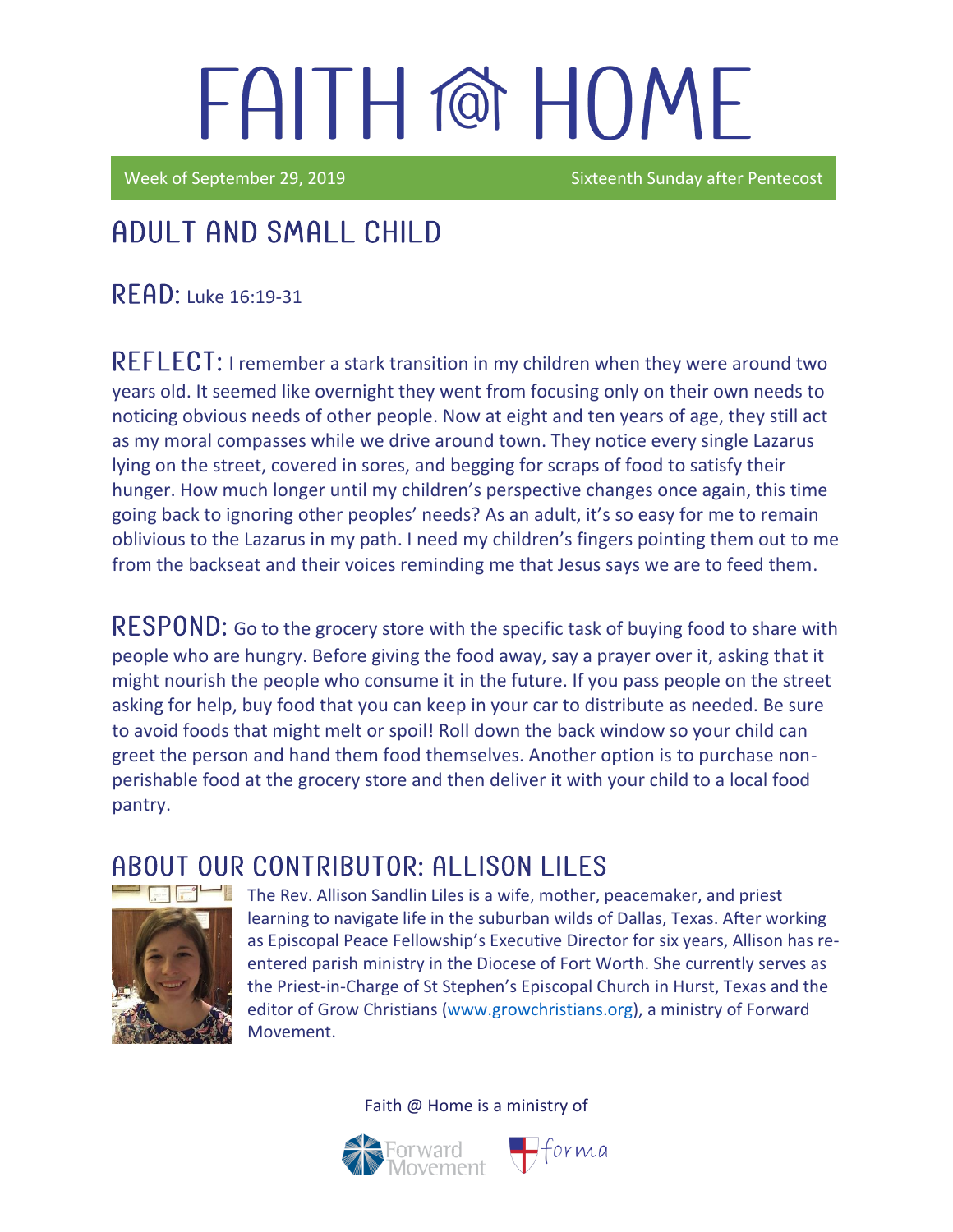Week of September 29, 2019 **Sixteenth Sunday after Pentecost** 

### Adult and elementary

 $READ:$  Luke 16:19-31

i

REFLECT: When you look around your school or community, do you see people in need? In this parable, the rich man overlooks Lazarus, someone who is in need. Lazarus is clearly hurting, and the rich man doesn't do anything to help him. Sometimes we are so focused on ourselves or our immediate surroundings that we don't take time to pay attention to how God is present in the people around us, especially people who are in need.

As Christians, we are called to love and serve our neighbors. Part of living out this calling is to pay attention to who our neighbors are and be willing to help them. This means that we have to think beyond ourselves and what makes us comfortable. We have to look for where Jesus is present in the people around us. As our baptismal covenant says, we need to "seek and serve Christ in all persons," especially in those who most need to know Jesus' love.

RESPOND: Take a walk around your community. Who do you see in need? How can you help them? Find one way to love and serve your neighbors, based on the needs of your community. You might consider collecting food for a pantry, volunteering at a local feeding ministry, or sharing clothing or toys with a local shelter.

### ABOUT OUR CONTRIBUTOR: VICTORIA HOPPES



Victoria Hoppes is the Camp Director at Waycross Camp and Conference Center and the Youth Ministry Coordinator for the Episcopal Diocese of Indianapolis. She has ministry experience with youth, family, and camping programs at both the parish and diocesan levels. She holds degrees from Texas Lutheran University and Luther Seminary. She also holds a certificate in Youth and Family Ministry from Forma's certificate program. You can follow Victoria on her website, [www.ministryincontext.com,](http://www.ministryincontext.com/) or on social media (@vlhoppes).

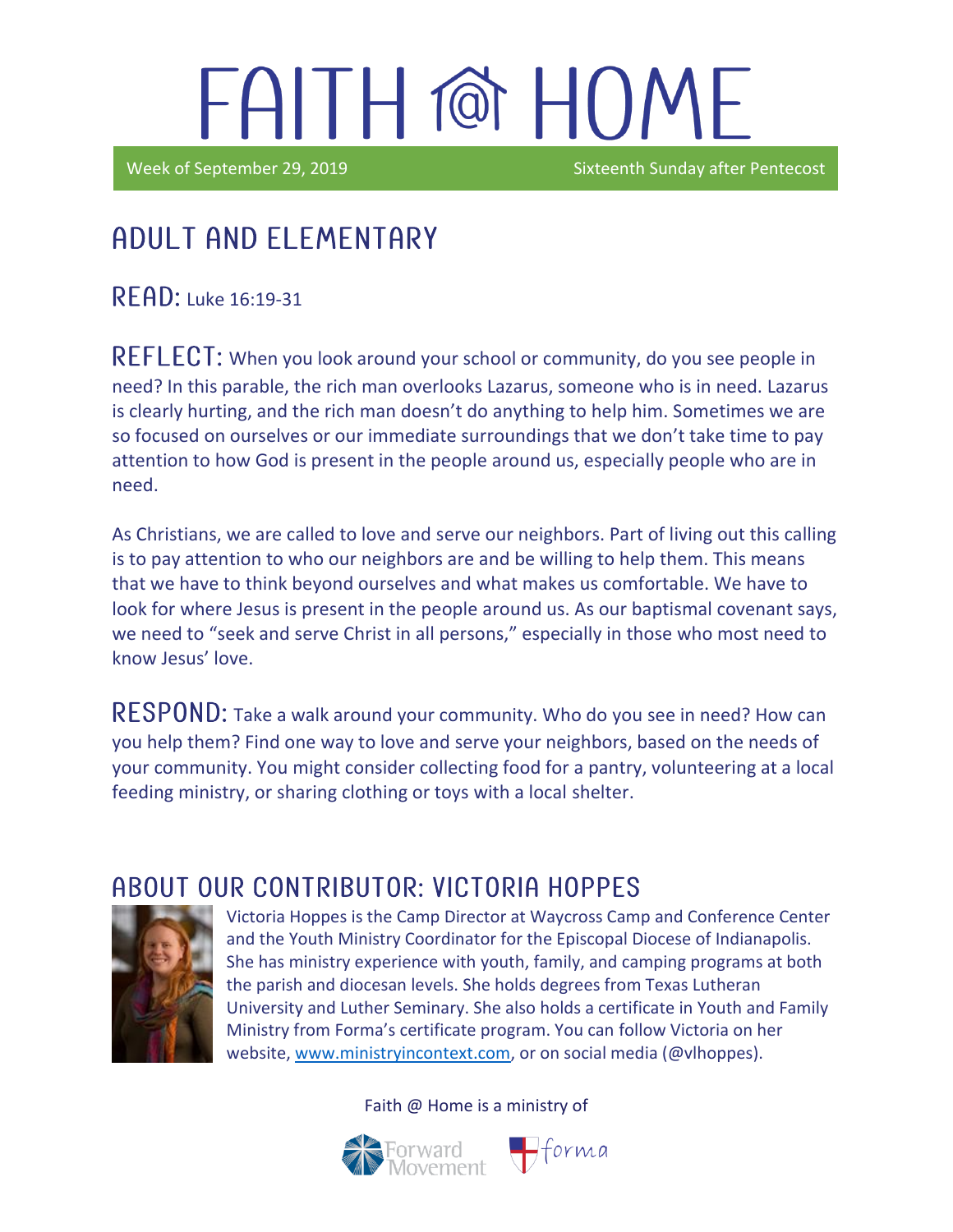Week of September 29, 2019 **Sixteenth Sunday after Pentecost** 

## Adult and youth

 $READ:$  Luke 16:19-31

in the contract of the contract of the contract of the contract of the contract of the contract of the contract of the contract of the contract of the contract of the contract of the contract of the contract of the contrac

REFLECT: Jesus tells us another parable of a wealthy man and a poor man named Lazarus. Lazarus, who was covered with sores and starving, died at the gates outside of the wealthy man's home and was taken to heaven with Abraham. Meanwhile, the wealthy man died and was being tormented. When the wealthy man looked to see Lazarus, he asked for Lazarus to help cool his tongue to ease the agony. Abraham responds that is not possible because the wealthy man benefited in life, unlike Lazarus. Abraham says that Lazarus will benefit in the afterlife because he suffered before, while the wealthy man will continue to suffer in the afterlife. The wealthy man asks Abraham to send Lazarus to warn his brothers so they are not tormented as well. Abraham replies that the wealthy man's brothers have the Word (Moses and the prophets) to keep them from torment. When the wealthy man alludes they won't listen to only the Word, Abraham says they will not be convinced to change their lifestyle anyways.

Luke's Gospel really hits home two big points. The first is paying attention to the needs around you and find ways to help those if you are able. The second point is listening to God's Word. The wealthy man and his family have the opportunities to listen to Moses and the prophets and chose not to. We all have opportunities to slow down, see the world's needs, and listen to God's voice, but we don't always choose to.

 $\mathsf{RESPOND:}$  Take a deep breath and meditate on your day. What needs do you miss on a regular day at school, work, etc.? When do you miss God's voice encouraging you throughout the day? How can you serve the needs of others and God? Say a prayer to close your meditations to seek God's presence and to serve others.

#### ABOUT OUR CONTRIBUTOR: WALLACE BENTON



Wallace Benton serves as the Assistant to the Rector for Youth Ministries at St. David's Episcopal Church in Roswell, GA. He's been fortunate to have grown up in the Episcopal Church and became interested in youth ministry after volunteering with his former youth program after college. Wallace has worked diocesan retreats and activities such as New Beginnings and Happening. Currently, he is the lay director for New Beginnings in the Diocese of Atlanta. He is also a member of the Episcopal Youth Ministry in ATL podcast (which you should check out immediately!).